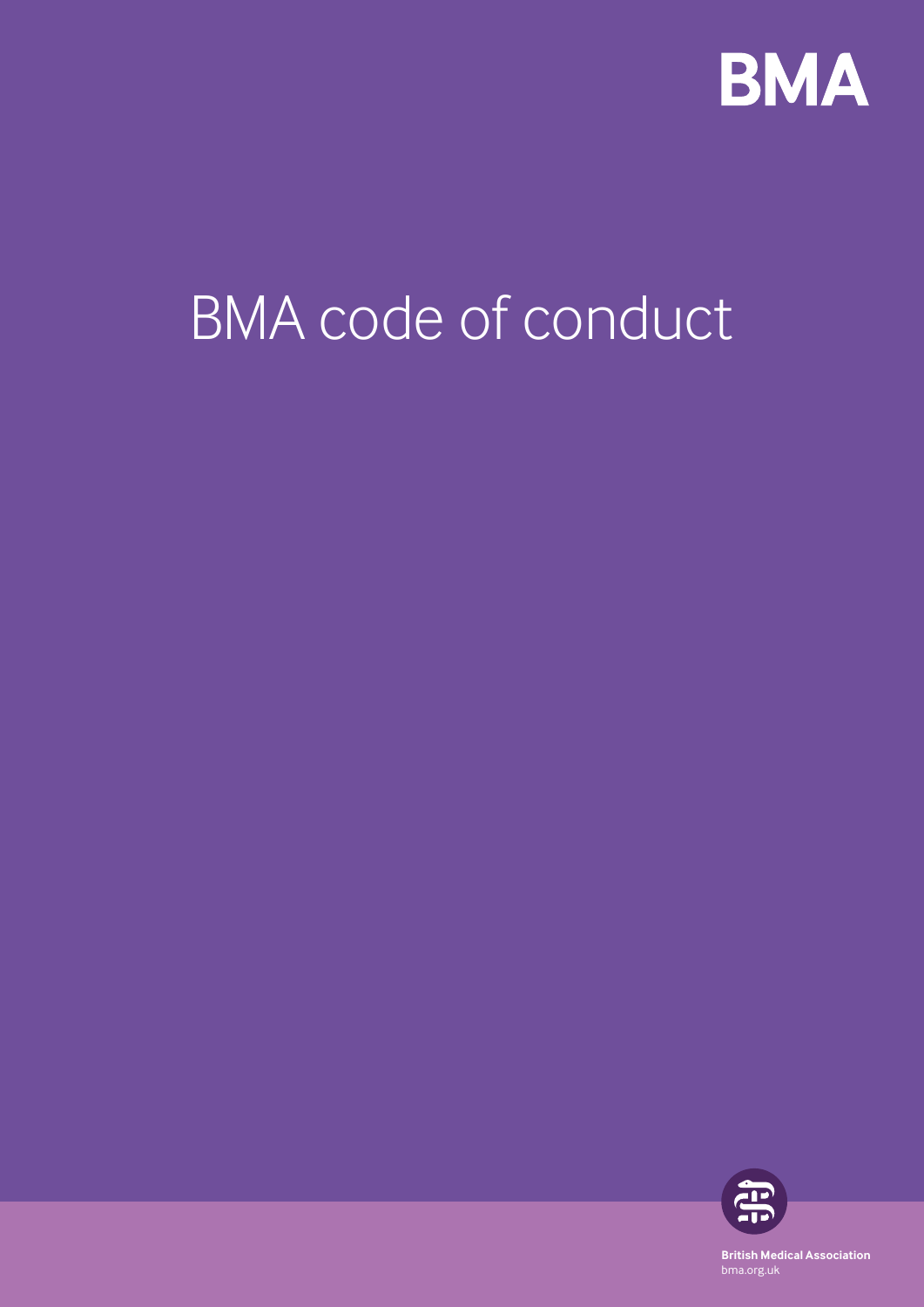### **Introduction**

Our code of conduct provides guidance on expected behaviour and sets out the standards of conduct that support our values in the work that we do.

The BMA welcomes open debate and free exchange of ideas. We are committed to creating a culture that is inclusive of all members. We want every member to feel able to contribute, knowing that their points of view will be valued and differences of opinion will be respected. We need to build a sustainable future for the BMA. We want to attract and retain members who reflect and represent our membership.

We are a trade union governed by company law and trade union law. Our code applies to all members of the BMA. Members must conduct themselves so as to promote the success of the BMA and maintain the individual and collective reputation of the Association and its members. They must also, at all times, comply with relevant trade union laws. This code of conduct incorporates and supersedes existing BMA council and board approved codes of conduct.

The code ensures that there is parity between staff and members, with each being held to an equitable standard of conduct. Every BMA member is bound by this code of conduct when conducting BMA Business.

## **Definitions**

"BMA Business" includes BMA listservers, BMA meetings, BMA events, BMA premises, BMA accounts on social media, representing the BMA at external events; it does not include comments made in a personal capacity, on personal social media accounts or elsewhere.

"Member" includes all BMA members, BMA directors and representatives, observers, visitors and lay members on BMA committees/councils/boards/groups.

## **Our behaviour principles**

It is our responsibility as BMA members to role model and promote positive behaviours and to challenge poor behaviours.



Our behaviour principles are: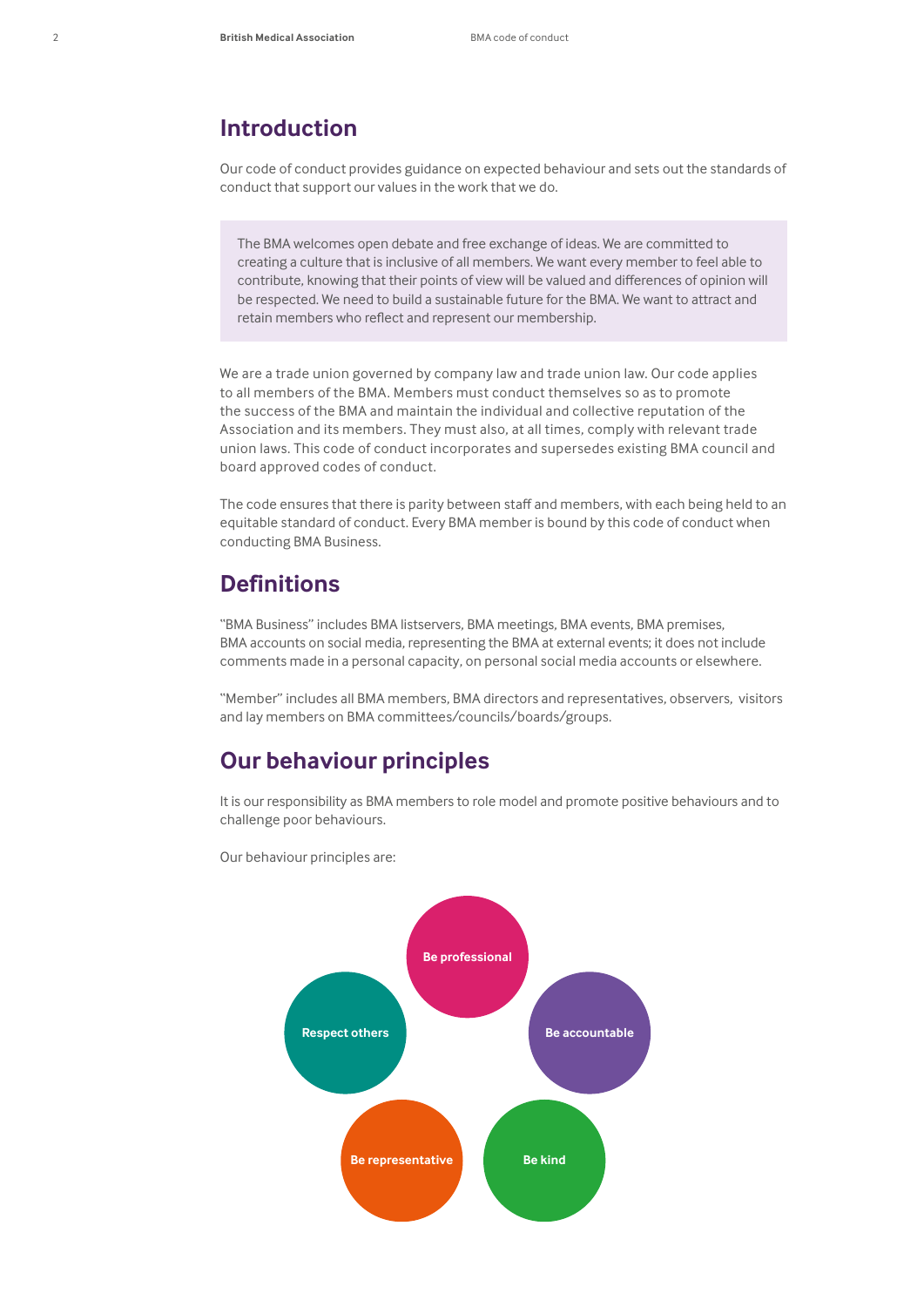No set of guidance can cover all eventualities, but to aid understanding, we have described some examples of these principles in practice which have been identified by BMA members – examples of positive and poor behaviours are in **[Appendix 1](#page-6-0)**.

## **Our policies and guidance**

As well as defining expected principles of behaviour, BMA policies and guidance inform how we do things, outline expectations and describe processes and procedures that must be followed.

This code brings together all existing BMA policies and guidance that apply to our members.

These BMA policies and supporting guidance can be found on the [BMA website](https://www.bma.org.uk/collective-voice/committees/committee-policies) or copies can be obtained by contacting the relevant committee secretary. The key principles of each are outlined below.

#### **1. Responsibilities of the BMA towards members**

- 1.1 The BMA recognises that it has a reciprocal duty of care towards members.
- 1.2 This code of conduct will not be applied unreasonably or disproportionately.
- 1.3 The BMA will support members and staff who challenge poor conduct and behaviours.
- 1.4 The BMA offers pastoral support to all parties to a complaint as appropriate. This support will be provided through, for example, access to the [BMA doctors for](https://www.bma.org.uk/advice/work-life-support/your-wellbeing/bma-counselling-and-doctor-adviser-service)  [doctors](https://www.bma.org.uk/advice/work-life-support/your-wellbeing/bma-counselling-and-doctor-adviser-service) service and [DocHealth.](http://www.dochealth.org.uk) If pastoral support is needed, please inform Nicky Jayesinghe, the BMA director of corporate development, at njayesinghe@bma.org.uk.

#### **2. Responsibilities as a member**

- 2.1 **BMA memorandum and articles of the association and bye-laws of the BMA:**  Members are required to familiarise themselves with the BMA's constitution as set out in the memorandum and articles of association and bye-laws of the Association. A brief guide to the BMA constitution can be found [here](https://www.bma.org.uk/collective-voice/committees/committee-policies/committees-bma-constitution).
	- 2.1.1 Members must act within the memorandum and articles of the Association and bye-laws of the BMA and promote the success of the Association for the benefit of its members, and exercise reasonable care, skill and diligence in all their duties.
- 2.2 **Attendance:** Members should be able to allocate sufficient time to the Association to enable them to discharge their responsibilities effectively. Member role profiles provide further detail.
- 2.3 **Personal conduct:** Members are expected to maintain a high standard of personal conduct and to treat staff and other members with respect. In particular, members are required to promote and role model the behaviour principles outlined in this code of conduct. Doctors should display the same duty of care towards one another as they would towards patients and in the workplace.

Bullying and harassment, including sexual harassment, will not be tolerated and cases will be taken extremely seriously. Bullying includes behaviour that is intimidating, malicious, offensive or insulting. It may be an abuse or misuse of power and it may be unwarranted and unwelcome. Harassment is against the law. In the Equality Act 2010, it is defined as conduct that is related to one of the protected characteristics (age, race, religion or belief, gender reassignment, disability, sex, or sexual orientation). It is unwanted by the recipient and it has the purpose or the effect of violating their dignity or creating a hostile, intimidating, offensive, degrading or humiliating environment for them. Sexual harassment is separately defined in the Equality Act 2010 as unwanted conduct of a sexual nature which has the same purpose or effect.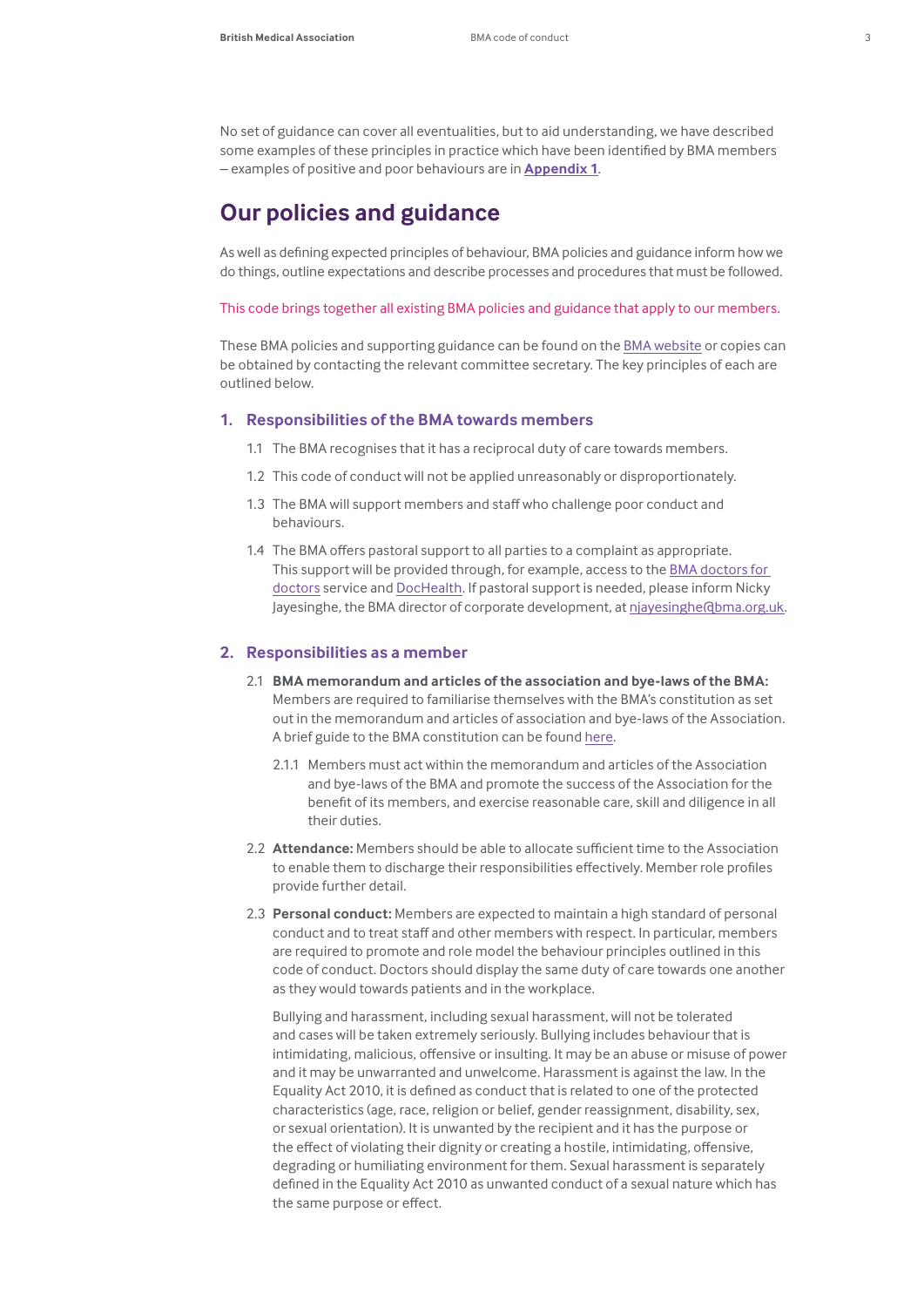- 2.4 **Election behaviour:** The BMA can only function with the contributions of those members who seek election as representatives. In order that elected representatives work together effectively, on standing for election, members agree to uphold the principles outlined in this code of conduct. Candidates will abide by [electoral by-laws,](https://www.bma.org.uk/collective-voice/committees/online-elections/essential-information) [including the BMA canvassing guidelines](https://www.bma.org.uk/collective-voice/committees/online-elections/essential-information), and respect other candidates. Members will not put undue pressure on other members or staff to favour a particular candidate.
- 2.5 **Conflicts of interest:** A conflict of interest is the risk that an individual's ability to apply judgement could be influenced by a secondary interest. Members are required to complete and regularly update a form registering their interests. Members must also declare any relevant conflict of interest before a debate or a decision is made. Where a potential conflict of interest exists, this may limit their participation in debate and/or decision-making.

In May 2017 the BMA board of directors agreed that members who are members of another union are required to complete a form recording this information and giving explicit consent for this data to be processed before being admitted to the committee.

Further guidance on what might constitute a conflict of interest and the process for recording such conflicts is set out in the [BMA conflicts of interest policy](https://www.bma.org.uk/collective-voice/committees/committee-policies/committees-conflicts-of-interest-policy), to which members are required to agree prior to taking up their role.

2.6 **Confidentiality:** Information about, or held by the BMA, that is not expressly put into the public domain by the Association, may only be given to others if they are entitled to receive it and must not be used except for the benefit of the Association. Members are required to observe the [BMA confidentiality policy](https://www.bma.org.uk/collective-voice/committees/committee-policies/committees-confidentiality-policy).

Members should take all reasonable steps to seek and follow the advice of the relevant chairs of committees and councils and their relevant communications leads before accepting, in a BMA capacity,<sup>1</sup> meetings, interviews or requests for information from the media or members of UK parliaments or assemblies. For UK-wide issues, this will be the chair of council and director of engagement & communications.

- 2.7 **Information technology:** Members must observe agreed guidance for the use of listservers and other means of electronic communications, as set out in the [BMA email guidelines](https://www.bma.org.uk/collective-voice/committees/committee-policies/committees-email-guidelines), and [BMA technology terms and conditions and GDPR guidelines.](https://www.bma.org.uk/collective-voice/committees/committee-policies/committees-technology-tcs)
- 2.8 **[BMA social media policy:](https://www.bma.org.uk/collective-voice/committees/committee-policies/committees-use-of-social-media)** Members must observe the [BMA social media policy](https://www.bma.org.uk/collective-voice/committees/committee-policies/committees-use-of-social-media) for the use of social media when acting in a BMA capacity. The BMA is not responsible for any content not owned or published by the BMA.
- 2.9 **BMA staff:** Members must respect and support staff who assist them in their work, in any interaction with staff, and should be aware of the BMA 'Dignity at Work' staff policy.
- 2.10 **BMA resources:** Members must take good care of, and return on demitting office, any BMA equipment that is made available to them. The BMA is funded in part by member subscriptions. Members should ensure that they are making best use of funds by being mindful of expenses, travel costs and staff time, as well as making a contribution to the meetings that they attend.
- 2.11 **Training and development:** In order for members to fully appreciate the extent of their responsibilities and to equip them to perform their role, all members are required to undertake appropriate training and development, as set out in their role profile. These programmes are designed to support members in their roles at the BMA.
- 2.12 **Health and safety:** Members must comply with BMA health and safety policies and procedures.

<sup>1</sup> Members are deemed to be speaking in a BMA capacity when any comments they make are done so using their BMA position, role or title.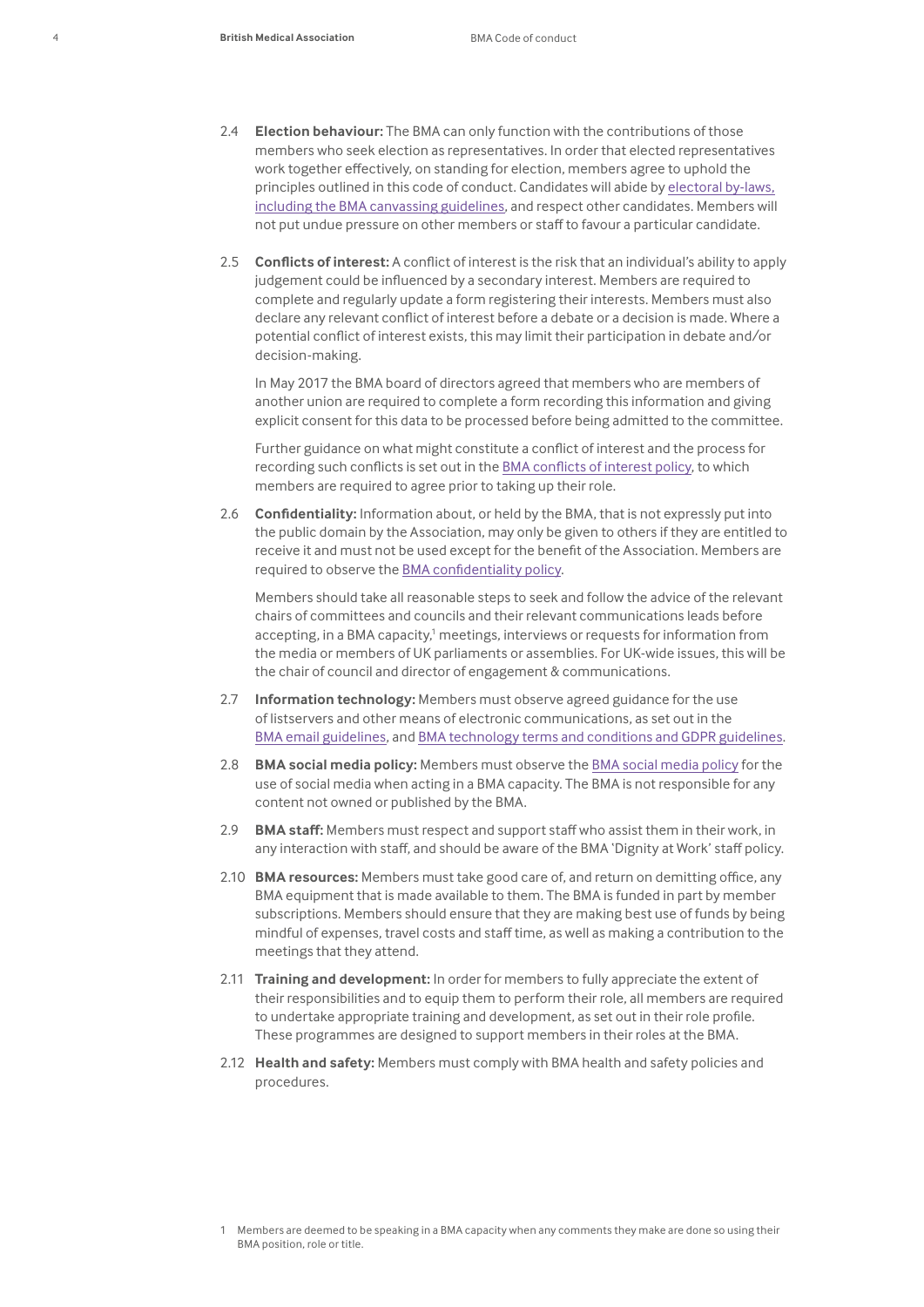- 2.13 **[Payments:](https://www.bma.org.uk/collective-voice/committees/committee-policies/committees-expenses-and-honoraria)** Members must comply with current policy and procedures on expenses, honoraria or other remuneration.
- 2.14 **Suspension and exclusion:** When an elected member becomes aware of allegations made against them that may result in disciplinary or regulatory action by third parties (including but not limited to, being excluded from employment or suspended from medical practice by the GMC), they must notify Nicky Jayesinghe, the BMA director of corporate development, at njayesinghe@bma.org.uk, who will be able to advise on the different ways the BMA may be able to support. You can also have a confidential conversation with Nicky about whether it may impact on your BMA role.
- 2.15 **Extended sick leave:** Where an elected member is on extended sick leave (lasting more than four consecutive weeks), and where this may impact on their BMA role, we can provide support and/or make any reasonable adjustments. Please contact Nicky Jayesinghe, the BMA director of corporate development, at njayesinghe@bma.org.uk. All contacts will be treated in the strictest of confidence.
- 2.16 **BMA trademarks:** The BMA owns a number of trademarks including branding and logos. Trademarks enhance and protect the value of our brand. Anyone wishing to use BMA trademarks is required to comply with the BMA [trademark policy.](https://www.bma.org.uk/collective-voice/committees/committee-policies/committees-trademark-policy) For advice on the use of BMA branding and logos, or when it is appropriate to use a BMA title, please contact Jason Penn, the BMA brand and production manager at jpenn@bma.org.uk.

#### **3. Shared responsibility**

- 3.1 To protect the reputation and integrity of the Association, members have a responsibility to demonstrate cohesion and to contribute constructively to debate. In the interests of its members, and for the benefit of the Association more generally, the BMA's influence with external stakeholders should be maximised by ensuring, whenever possible, that it presents a clear and unequivocal position externally.
- 3.2 Shared responsibility is adopted to allow determination of issues by consensus or by majority voting. It is necessary to have such an agreement so that the Association may make coherent decisions. The ability to act effectively on the basis of such a decision requires that constituent bodies, functions and members of the BMA work in a coordinated fashion towards the agreed end, with members taking shared responsibility for the decision.
- 3.3 Within decision-making bodies of the Association, members are encouraged to debate and challenge whilst focusing on the issues at hand, rather than the person presenting them.
- 3.4 When a democratic decision has been made it is important that representatives do not undermine it.
- 3.5 This does not mean that no dissent can be expressed. The key issue is that a BMA role must not be used to further conflicting interests, members should not repeatedly or polemically attack BMA decisions or mount sustained campaigns to undermine them, or fail to carry out their duties in accordance with their mandate.
- 3.6 For the avoidance of doubt, this does not prevent members from properly revisiting a decision taken by committee, where there is a substantive reason to do so – for example should additional relevant information arise. Decisions should be revisited by raising the issue at a subsequent committee meeting.
- 3.7 If you are not sure what you can say publicly or feed back to the colleagues you represent please speak to your committee chair or committee secretary.
- 3.8 **[Appendix 2](#page-7-0)** presents guidelines exploring how different ways of handling situations lie on one or the other side of the line of what is acceptable.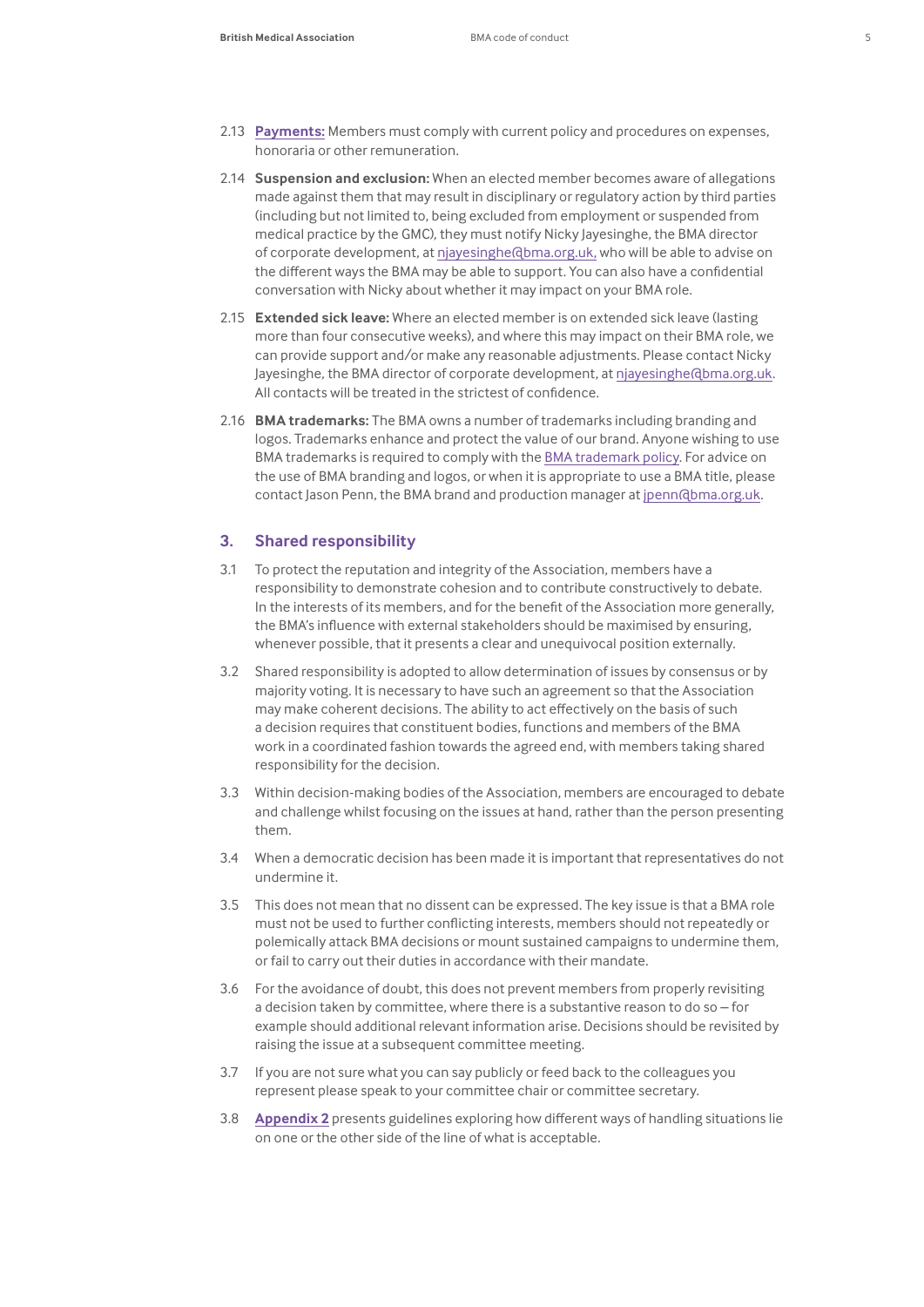#### **4. Relationships with third parties**

- 4.1 Members may come into contact with a wide range of suppliers of goods and services including professional advisers and business consultants. Suppliers must be treated with courtesy and fairness at all times.
- 4.2 Members are required to familiarise themselves with the BMA anti-bribery and corruption policy which incorporates the requirements of the Bribery Act 2010. Members are required to disclose any acceptance of gifts or hospitality given by third parties in circumstances that could be seen as relevant to BMA business.
- 4.3 Any offers of third-party sponsorship and co-branding of activities and events must be referred to Jason Penn the BMA brand and production manager at jpenn@bma.org.uk for prior approval.

#### **5. How to raise a complaint about a member**

- 5.1 Wherever possible, the BMA's preference is to promote positive behaviours, and prevent issues from happening in the first place. The BMA is, above all, an organisation that supports doctors.
- 5.2 The BMA recognises the importance of challenging poor behaviours.
- 5.3 Our preferred approach is to address poor behaviour informally through support, training and feedback.
- 5.4 Where staff or members have a concern about the conduct of a member, and are unable or unwilling to deal with the matter informally, the **BMA resolution process** sets out how to raise a complaint and details the investigation, decision-making and appeals process together with potential sanctions.
- 5.5 Member complaints must not be raised in an open forum.
- 5.6 The resolution process also provides guidance on tackling poor behaviours informally as well as information about the support that is available to members who are the subject of, or are impacted by, complaints.
- 5.7 Concerns may be raised by the individual affected by the complaint or by staff or members who have witnessed poor behaviour.

#### **6. How to raise a complaint about a member of staff**

6.1 Concerns about staff must be raised directly with the relevant staff director or in writing to the BMA chief executive. Concerns must not be raised in an open forum.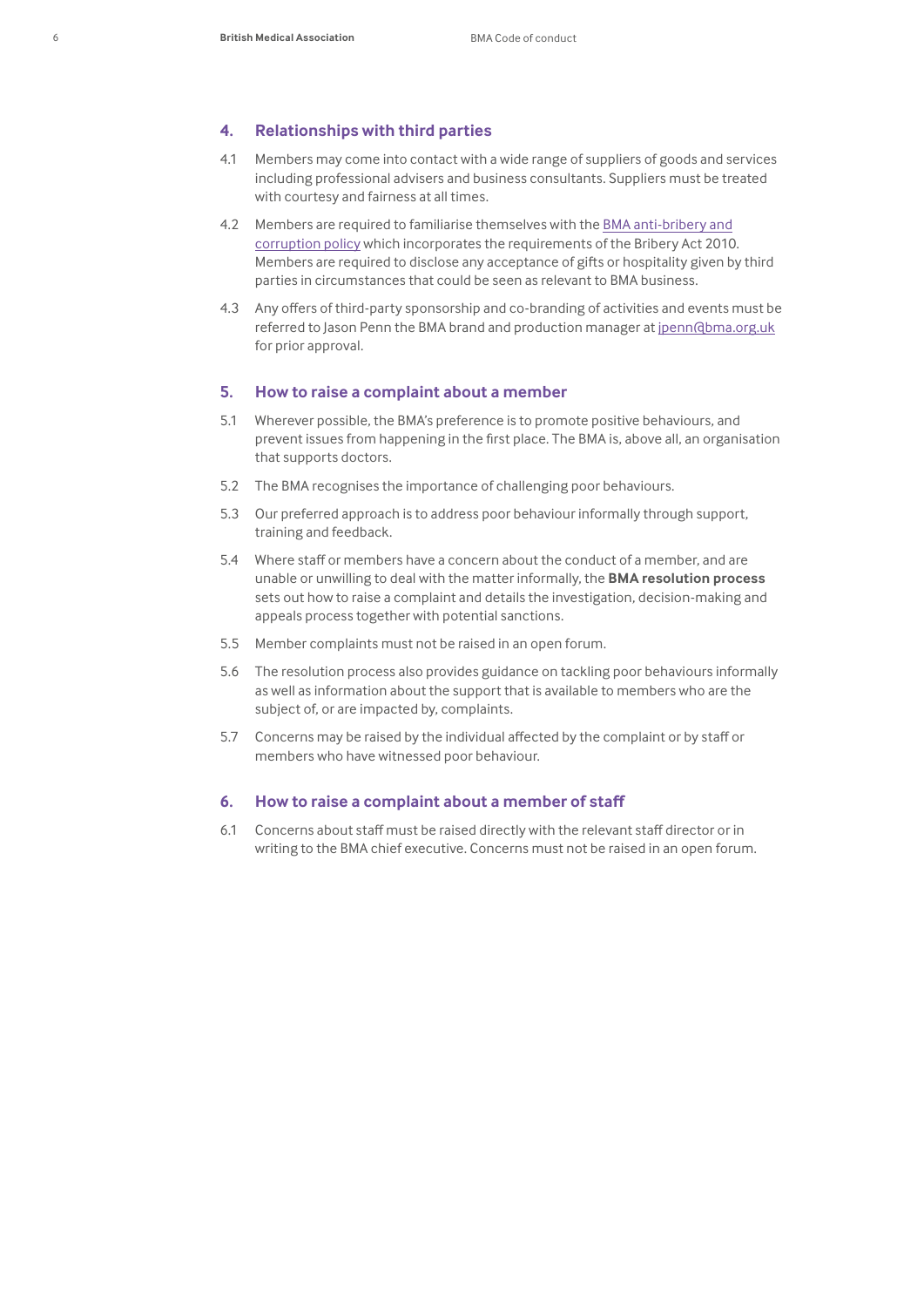## <span id="page-6-0"></span>**Appendix 1 Examples of positive and poor behaviours**

#### **These are verbatim comments from BMA members**

|                        | <b>Positive behaviours</b>                                                                                                                                                                                                                                                                                                                   | <b>Poor behaviours</b>                                                                                                                                                                                                                                                                                                                        |
|------------------------|----------------------------------------------------------------------------------------------------------------------------------------------------------------------------------------------------------------------------------------------------------------------------------------------------------------------------------------------|-----------------------------------------------------------------------------------------------------------------------------------------------------------------------------------------------------------------------------------------------------------------------------------------------------------------------------------------------|
| <b>Respect others</b>  | - Everyone has the right to contribute<br>and should be encouraged to do so<br>- Every contribution is valued<br>- Listen to one another-do not<br>interrupt<br>- Be open to others' ideas and<br>opinions<br>- Try to see things from the point of<br>view of others<br>- Be prepared to change your mind                                   | - Ignore the input or value of others'<br>contributions<br>- Alienate others<br>- Interrupt one another<br>- Not listen to one another<br>- Refuse to consider alternative points<br>of view<br>- Undermine, humiliate or degrade<br>others                                                                                                   |
| <b>Be professional</b> | - Remember you are a doctor with<br>expected professional behaviours<br>- Prepare for meetings - read papers<br>- Flag controversial issues with the<br>chair beforehand to allow for extra<br>time or debate<br>- Attend and actively participate in<br>meetings<br>- Mentor and support new members                                        | - Behave in a way unbefitting of a doctor<br>- Persistent non-attendance at<br>meetings without good reason<br>- Attend meetings without reading<br>papers<br>- Do not participate fully across the<br>agenda<br>- Fail to support less experienced<br>members                                                                                |
| Be accountable         | - State your case with clarity and<br>brevity<br>- Explain your decisions and actions<br>to your constituents<br>- Debate in private but support<br>democratic decisions in public<br>- Maintain confidentiality<br>- Challenge constructively - consider<br>the time, place and impact on<br>others                                         | - Dominate conversations and restate<br>the same arguments<br>- Do not explain decisions and actions<br>to constituents<br>- Undermine democratic decisions in<br>public<br>- Breach confidentiality<br>- Raise vexatious complaints                                                                                                          |
| Be representative      | - Where possible, seek the views of<br>those you represent on the issues<br>that affect them<br>- Where possible, share relevant<br>information and feed back any<br>outcomes which are not confidential<br>to your constituents<br>- Represent constituents' views at<br>meetings and when voting<br>- Act in the best interests of members | - Assume the views of others without<br>asking or testing assumptions<br>- Represent personal views in<br>opposition to the views of<br>constituents<br>- Do not communicate relevant<br>information to constituents<br>- Do not explain to constituents why<br>decisions were taken<br>- Fail to disclose or manage conflicts of<br>interest |
| <b>Be kind</b>         | - Be welcoming<br>- Criticise ideas, not people<br>- Recognise positive behaviours<br>- Challenge disrespectful behaviours                                                                                                                                                                                                                   | - Do not welcome others - form cliques<br>and exclude others<br>- Blame and mistrust others<br>- Criticise people, rather than ideas<br>- Do not praise positive behaviours<br>- Do not challenge poor behaviours<br>- Be aggressive and impatient                                                                                            |